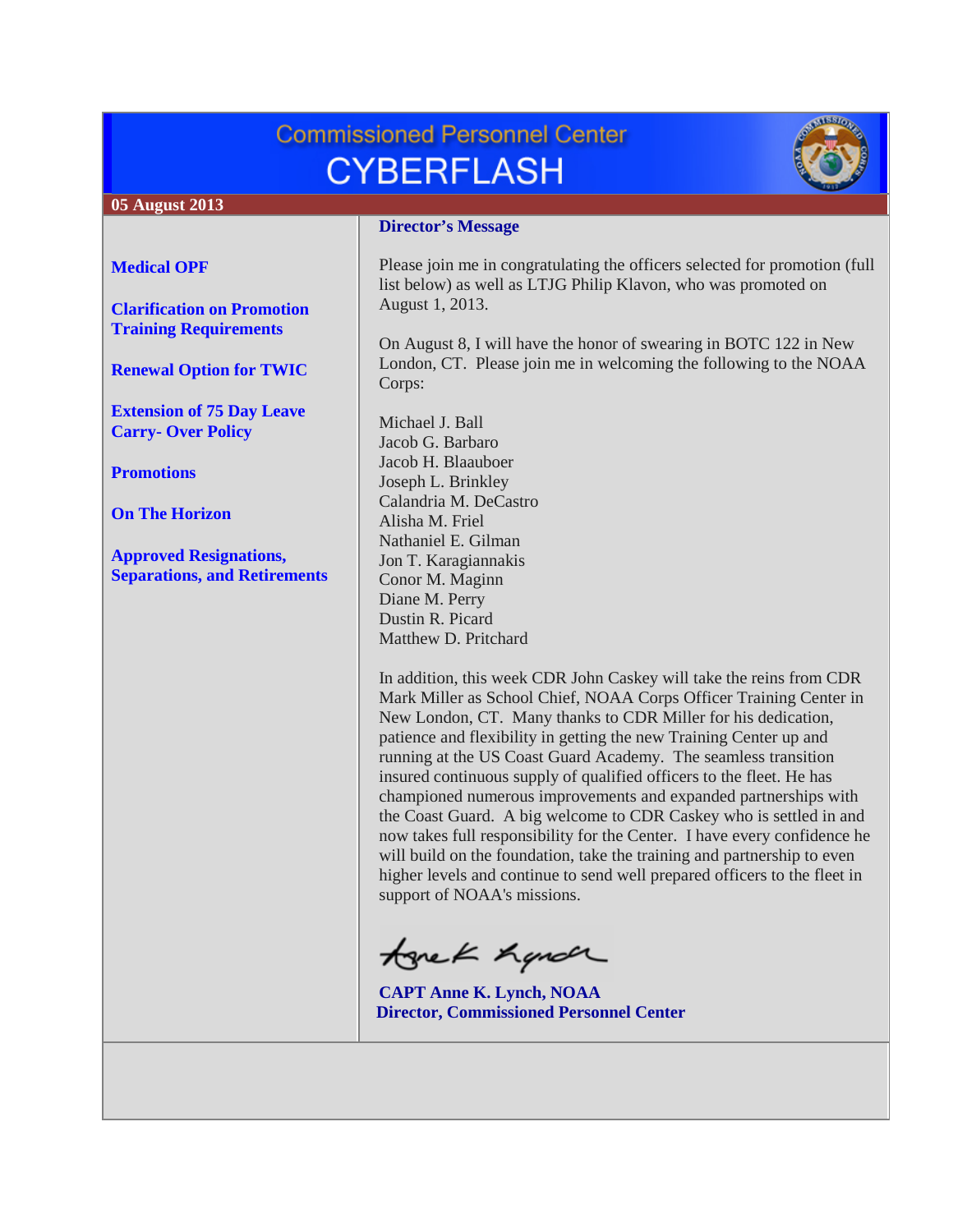## <span id="page-1-0"></span>**Medical OPF**

In an effort to remain medically qualified for duty, officers are reminded to periodically review their OPF to verify their current medical status. The medical status now provides detailed information regarding the submission of your last periodic physical examination, including the expiration date of your examination and other specific tests. Please contact CDR Liz Hobson-Powell, [\(Elizabeth.hobson-powell@noaa.gov\)](mailto:Elizabeth.hobson-powell@noaa.gov) if there are any discrepancies in your OPF related to medical status.

## <span id="page-1-1"></span>**Clarification on Promotion Training Requirements**

CPC has received questions regarding the new procedure for documenting required training for promotion, and would like to clarify this process.

1. Is it necessary to submit transcripts and a cover memo if ALL of the old courses were completed and my OPF states that I am eligible for promotion?

No. If your OPF states that you are eligible for promotion, and you have a green check mark, you DO NOT need to submit a transcript or cover memo.

2. If I am currently eligible for promotion, will I need to follow the process of submitting a cover memo and transcript for the NEXT grade after I am promoted?

Yes. For example: If you are currently eligible for promotion to LTJG and have a green check mark in your OPF, no further action is needed at the current time. However, once you are promoted to LTJG and begin the coursework for LT, you will be required to follow the new procedure and submit ONLY a transcript and cover memo once all your training to LT is complete.

3. I've completed all of the old courses for promotion to LT. After seeing that some of the old courses now have multiple new courses, do I have to take the other courses associated with the old course?

No. If you have completed ALL the old courses AND have a green check mark saying that you are eligible for promotion then you do not need to take any further action.

4. I have completed a combination of old and new courses prior to the new guidance being issued. I submitted all my training certificates, which are now in my OPF, and I believe I am eligible for promotion, but I do not have a green check mark. What course of action should I take?

If you submitted all your training certificates, prior to the new guidance, you do NOT need to provide CPC with a transcript and cover memo. If you do not have the green check mark in your OPF showing your eligibility, but believe you are eligible, contact the OPMD Staff Officer, LT Wendy Lewis, [\(wendy.lewis@noaa.gov](mailto:wendy.lewis@noaa.gov) or 301-713-7712).

5. I have completed all the old courses, except one. Does that mean I need to complete ALL the new courses?

No. This is what the crosswalk is for, attached to the original Cyberflash, located on the CPC website. The crosswalk is to show you which classes you have to take in place of the old courses you were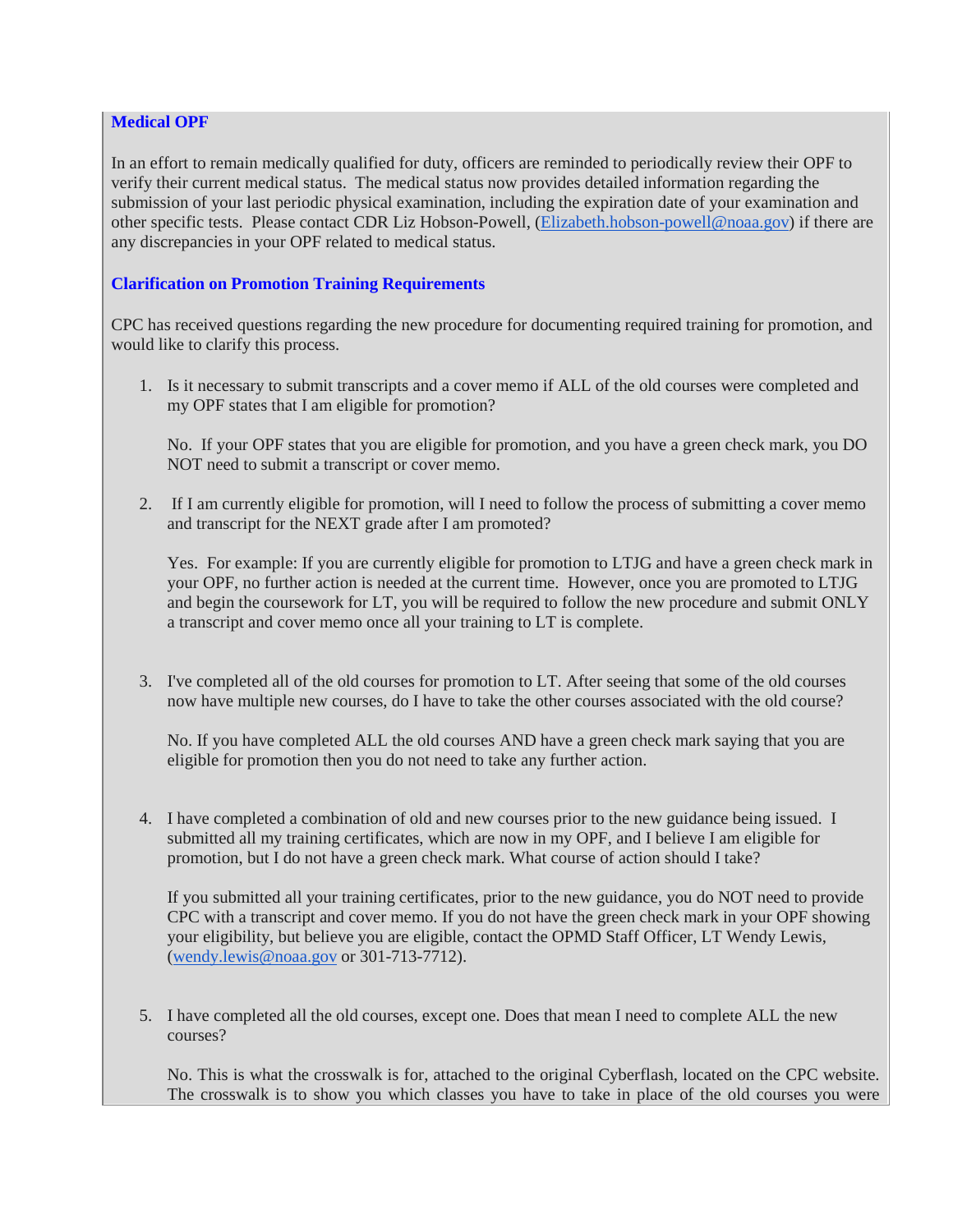unable to take. In some cases there were three new courses that replaced one old course. In that instance you will have to complete all three of the new courses since the one old course is no longer available.

6. Can I send my transcript through OPF Fix or OPF Addition?

No. Since this requires verification from the Chief Officer of Career Management, your transcript with your signed cover letter should be sent to Chief, Officer Career Management. You can send either through email or regular mail. Once verified, a memo for the record will be generated and added to your OPF on your behalf from Chief, Officer Career Management.

7. Why are my individual course certificates being denied through OPF Addition and OPF Fix?

Individual course certifications for promotion requirements are no longer individually scanned into your OPF. Your transcript will be submitted once you are provided a promotion eligibility memo for your OPF from Chief, Officer Career Management Division.

## <span id="page-2-0"></span>**Renewal Option for TWIC**

If you hold a TWIC that expires on or before December 31, 2014 and you are a U.S. citizen or U.S. national, you will be able to replace your expiring TWIC with a 3-year Extended Expiration Date (EED) TWIC. To order an EED TWIC or a card replacement, you may contact the UES Call Center at 1-855-DHS-UES1 (1-855-347- 8371). the business hours are Monday through Friday from 8 AM - 10 PM Eastern. Alternatively, click: <https://universalenroll.dhs.gov/workflows?workflow=cre>to order your EED TWIC or card replacement online. Additional information about the EED TWIC is located at: [http://www.tsa.gov/sites/default/files/publications/pdf/twic/twic\\_eed\\_20120615.pdf](http://www.tsa.gov/sites/default/files/publications/pdf/twic/twic_eed_20120615.pdf)

Thanks to LTJG Alex Johnston for bringing this to CPC's attention.

# <span id="page-2-1"></span>**Extension of 75 Day Leave Carry-Over Policy**

The 2010 law that allowed officers to carry over up to 75 days of leave has been extended. The 2013 National Defense Authorization Act passed by Congress and signed by President Obama has extended the expiration of the 75-day leave carry-over policy from September 30, 2013 to September 30, 2015.

Further extensions of the 75-day leave carry-over policy are not expected beyond 2015 so officers are encouraged to work with their chain of command to manage excess amounts of leave.

#### <span id="page-2-2"></span>**Promotions**

The Commissioned Personnel Center has been notified that the Secretary of Commerce approved the NOAA Corps' April 2013 Officer Personnel Board recommendations for the promotion of certain officers. Congratulations to the following officers who have been selected for promotion!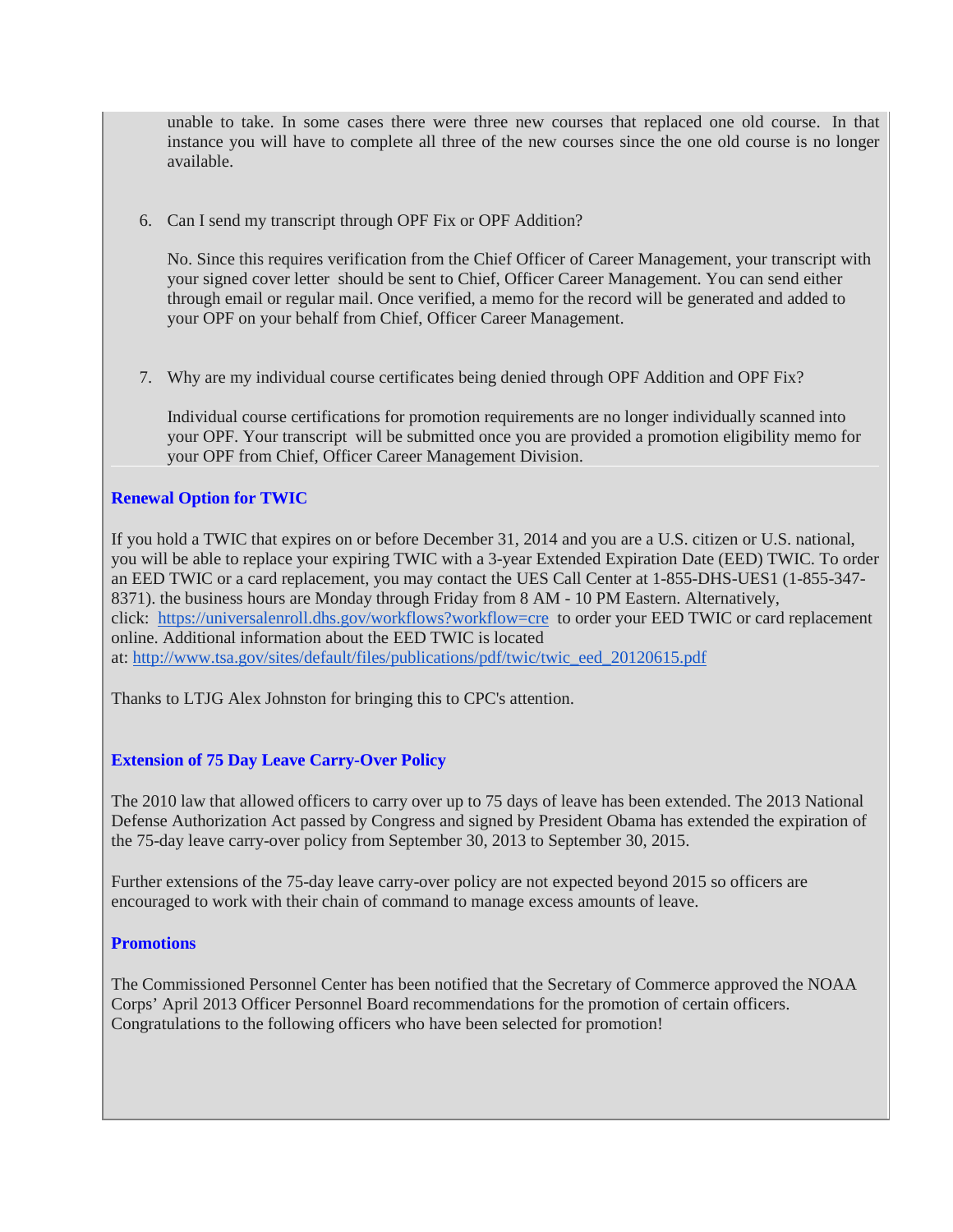# **TO BE CAPTAIN:**

Michael L. Hopkins

Lawrence T. Krepp

Carl E. Newman

Shepard M. Smith

Albert M. Girimonte

Todd A. Bridgeman

# **TO BE COMMANDER:**

Thomas J. Peltzer

Christiaan H. Van Westendorp

Kristie J. Twining

Frank K. Dreflak

# **TO BE LIEUTENANT COMMANDER:**

Patrick L. Murphy

Abigail S. Higgins

Mark A. Blankenship

Jonathan E. Taylor

Sarah K. Duncan

Samuel E. Greenaway

Tracy L. Miller

Michael O. Gonsalves

Tony Perry III

Amy B. Cox

Matthew J. Jaskoski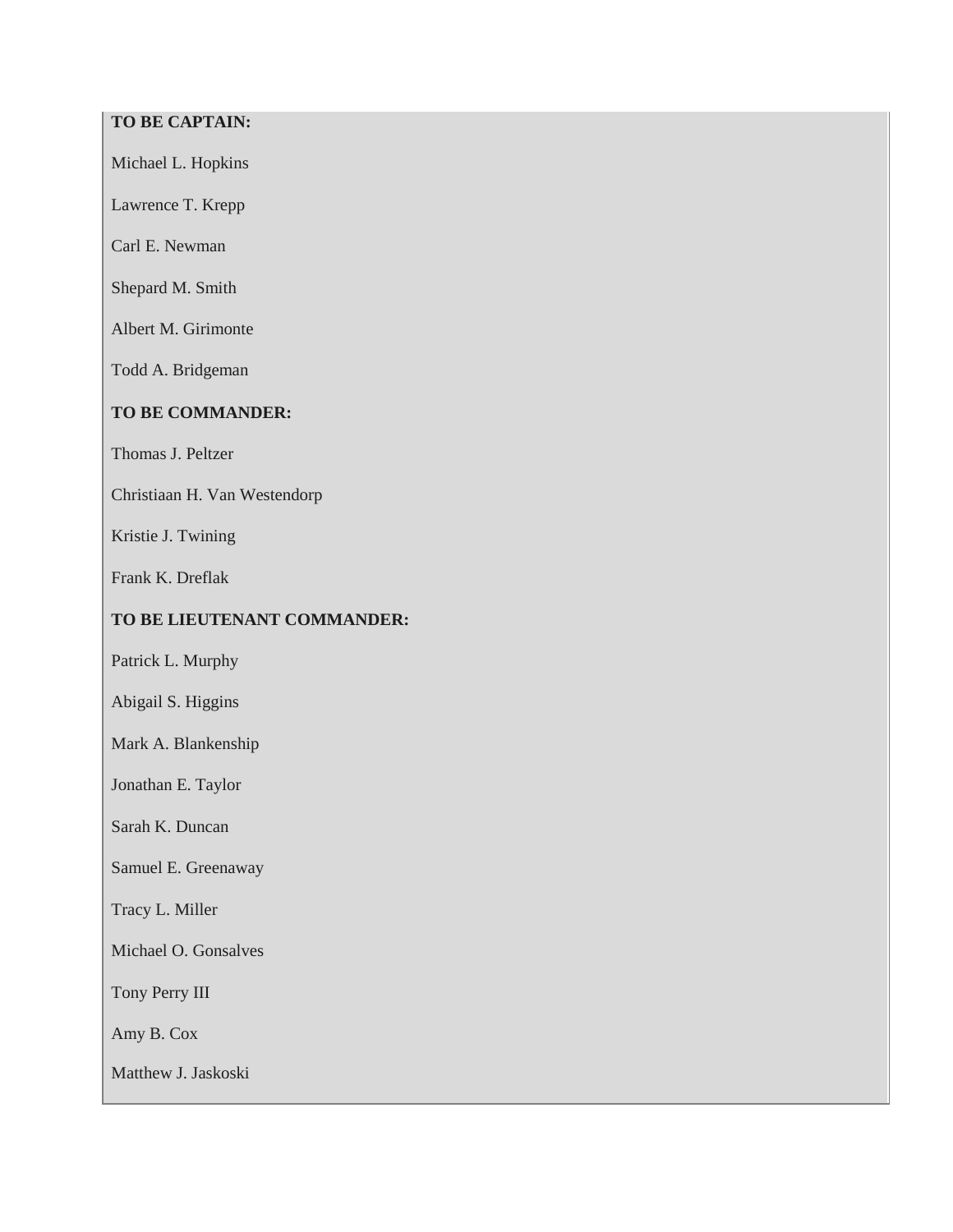# **TO BE LIEUTENANT:**

Nicholas C. Morgan

Timothy C. Sinquefield

Heather L. Moe

Lindsay H. Morrison

Jon D. Andvick

Erik S. Norris

Aaron D. Maggied

David B. Cowan

Jasmine L. Cousins

Matthew H. O'Leary

Michael J. Marino

Lyndsey E. Keen

Kyle R. Jellison

Laura L. Gibson

# **TO BE LIEUTENANT (JUNIOR GRADE):**

Kevin G. Doremus

Michael N. Hirsch

Joshua D. Witmer

Jared R. Halonen

Daniel P. Langis

Andrew R. Clos

John R. Kidd

Aras J. Zygas

Refael W. Klein